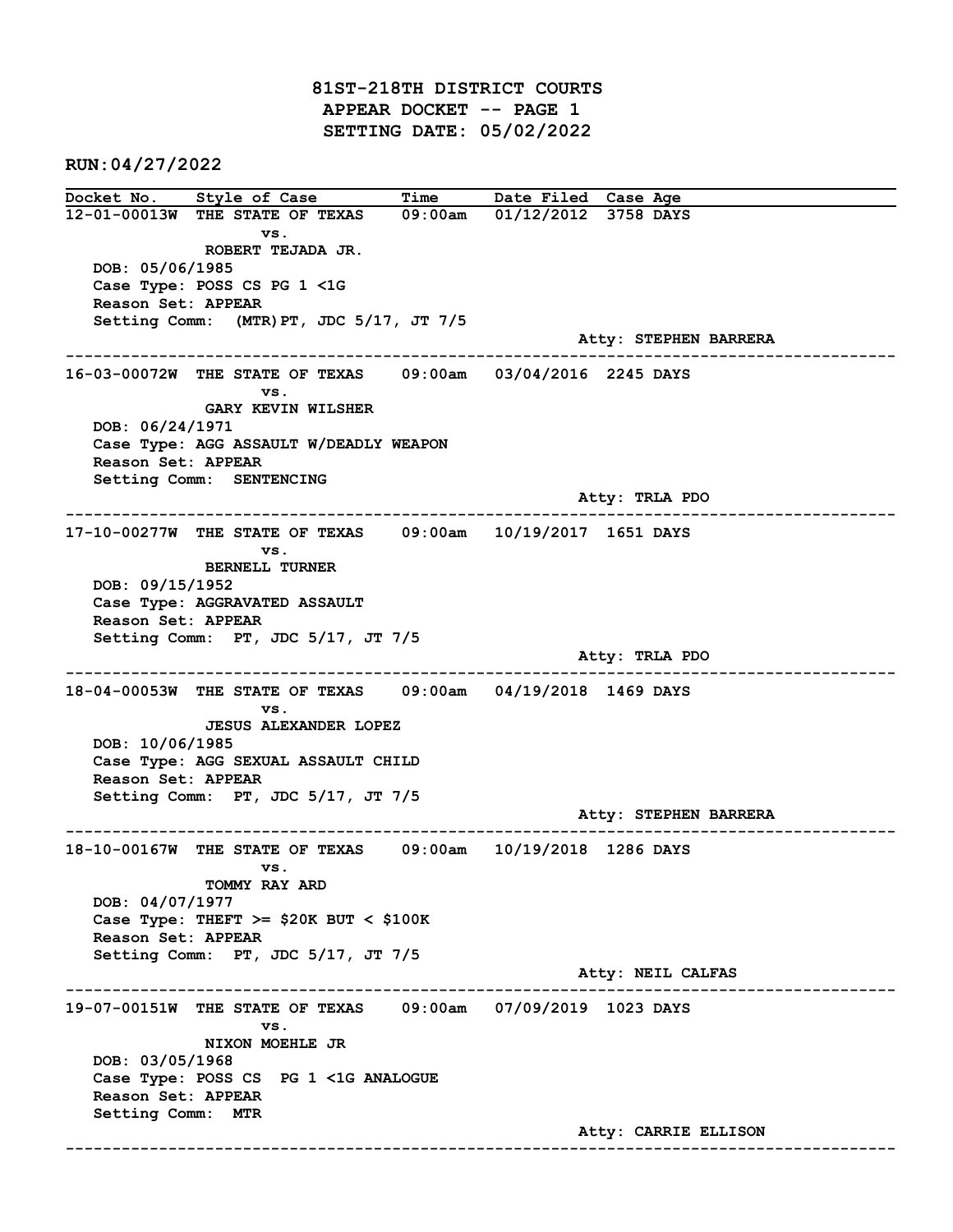81ST-218TH DISTRICT COURTS APPEAR DOCKET -- PAGE 2 SETTING DATE: 05/02/2022

RUN:04/27/2022

Docket No. Style of Case Time Date Filed Case Age 19-08-00160W THE STATE OF TEXAS 09:00am 08/09/2019 992 DAYS vs. LIONEL LOZANO DOB: 09/01/1964 Case Type: THEFT PROP <\$2,500 2/MORE PREV CONV Reason Set: APPEAR Setting Comm: PT, JDC 5/17, JT 7/5 Atty: RICHARD BRIGGS ------------------------------------------------------------------------------------------------------------------------ 19-09-00183W THE STATE OF TEXAS 09:00am 09/13/2019 957 DAYS vs. LONNIE WYATT CERVERA DOB: 08/10/1987 Case Type: UNAUTH USE OF MOTOR VEHICLE Reason Set: APPEAR Setting Comm: PT, JDC 5/17, JT 7/5 Atty: MONICA KHIRALLAH ------------------------------------------------------------------------------------------------------------------------ 19-11-00212W THE STATE OF TEXAS 09:00am 11/08/2019 901 DAYS vs. VICENTE H. ACOSTA DOB: 04/09/1983 Case Type: CREDIT CARD OR DEBIT CARD ABUSE Reason Set: APPEAR Setting Comm: PT, JDC 5/17, JT 7/5 Atty: ADRIAN PEREZ ------------------------------------------------------------------------------------------------------------------------ 19-12-00241W THE STATE OF TEXAS 09:00am 12/06/2019 873 DAYS vs. WILLIAM A RUSSO II DOB: 12/19/1975 Case Type: AGG SEXUAL ASSAULT CHILD Reason Set: APPEAR Setting Comm: PT, JDC 5/17, JT 7/5 Atty: ROLANDO ARGUELLES ------------------------------------------------------------------------------------------------------------------------ 20-01-00021W THE STATE OF TEXAS 09:00am 01/14/2020 834 DAYS vs. JAMES RICHARD NOWELL DOB: 10/10/1960 Case Type: AGG SEXUAL ASSAULT OF ELDERLY/DISABLED PERSON Reason Set: APPEAR Setting Comm: PT, JDC 5/17, JT 7/5 Atty: EDWARD SHAUGHNESSY ------------------------------------------------------------------------------------------------------------------------ 20-02-00031W THE STATE OF TEXAS 09:00am 02/07/2020 810 DAYS vs. TOMMY RAY ARD DOB: 04/07/1977 Case Type: AGG ASSAULT W/DEADLY WEAPON Reason Set: APPEAR Setting Comm: PT, JDC 5/17, JT 7/5 Atty: NEIL CALFAS ------------------------------------------------------------------------------------------------------------------------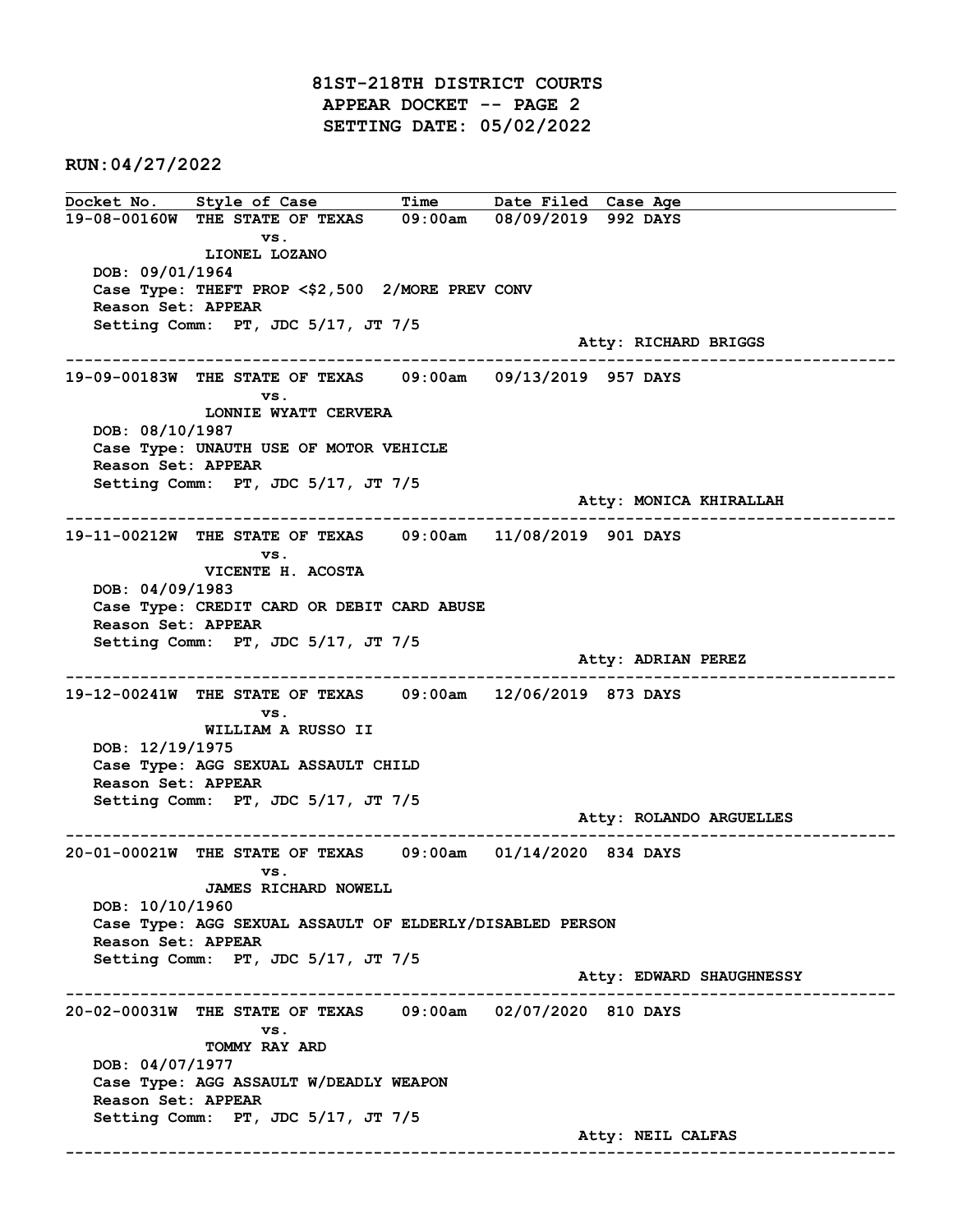81ST-218TH DISTRICT COURTS APPEAR DOCKET -- PAGE 3 SETTING DATE: 05/02/2022

RUN:04/27/2022

Docket No. Style of Case Time Date Filed Case Age 20-03-00064W THE STATE OF TEXAS 09:00am 03/06/2020 782 DAYS vs. FIDEL TREVINO JR DOB: 06/10/1986 Case Type: INJ CHILD/ELDERLY/DISABLED RECKLESS BI Reason Set: APPEAR Setting Comm: PT, JDC 5/17, JT 7/5 Atty: LOUIS MARTINEZ ------------------------------------------------------------------------------------------------------------------------ 20-05-00074W THE STATE OF TEXAS 09:00am 05/08/2020 719 DAYS vs. ISAAC OLVERA JR. DOB: 08/19/2002 Case Type: DEADLY CONDUCT DISCH FIREARM INDIV(S) Reason Set: APPEAR Setting Comm: MTR Atty: ANDRES CEDILLOS ------------------------------------------------------------------------------------------------------------------------ 20-05-00088W THE STATE OF TEXAS 09:00am 05/08/2020 719 DAYS vs. HEATHER CREWS DOB: 11/09/1972 Case Type: FORGERY GOVT/NATIONAL INST/MONEY/SECURITY Reason Set: APPEAR Setting Comm: PT, JDC 5/17, JT 7/5 Atty: ADRIAN PEREZ ------------------------------------------------------------------------------------------------------------------------ 20-05-00093W THE STATE OF TEXAS 09:00am 05/08/2020 719 DAYS vs. JOSHUA ESQUIVEL DOB: 02/27/1991 Case Type: AGG ASSAULT W/DEADLY WEAPON Reason Set: APPEAR Setting Comm: PT, JDC 5/17, JT 7/5 Atty: JENNIFER TAPIA ------------------------------------------------------------------------------------------------------------------------ 20-06-00147W THE STATE OF TEXAS 09:00am 06/12/2020 684 DAYS vs. ABE RAY HERRERA III DOB: 09/30/1966 Case Type: ABANDON ENDANGER CHILD CRIMINAL NEGLIGENCE Reason Set: APPEAR Setting Comm: PT, JDC 5/17, JT 7/5 Atty: ALFONSO CABANAS ------------------------------------------------------------------------------------------------------------------------ 20-08-00159W THE STATE OF TEXAS 09:00am 08/14/2020 621 DAYS vs. NICHOLAS TRENT CHAPUT DOB: 09/15/1985 Case Type: SEXUAL ASSAULT CHILD Reason Set: APPEAR Setting Comm: PT, JDC 5/17, JT 7/5 Atty: EDWARD SHAUGHNESSY ------------------------------------------------------------------------------------------------------------------------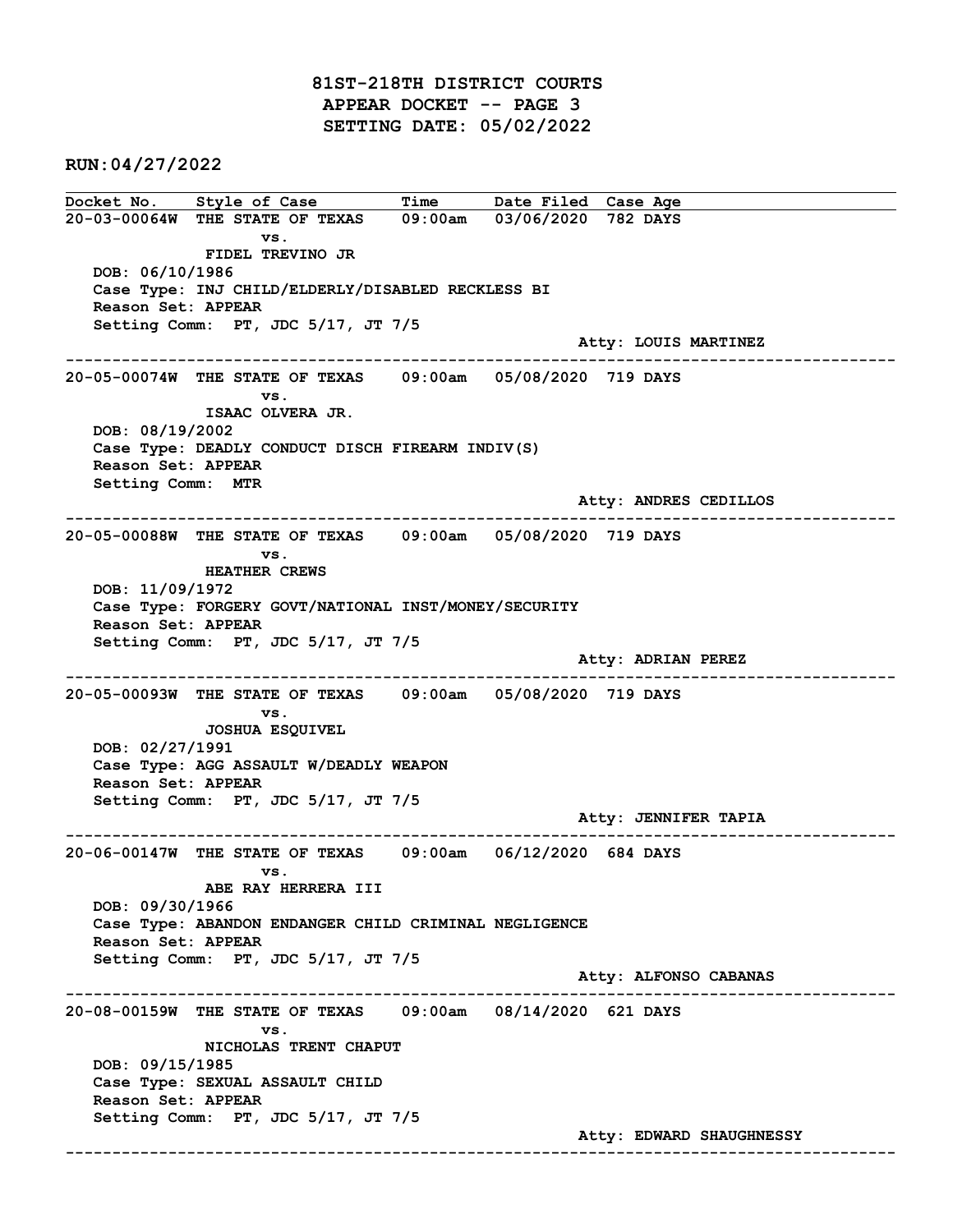81ST-218TH DISTRICT COURTS APPEAR DOCKET -- PAGE 4 SETTING DATE: 05/02/2022

RUN:04/27/2022

Docket No. Style of Case Time Date Filed Case Age 20-08-00160W THE STATE OF TEXAS 09:00am 08/14/2020 621 DAYS vs. FERMAN CHAVEZ DOB: 08/23/1978 Case Type: SEX ABUSE OF CHILD CONTINUOUS: VICTIM UNDER 14 Reason Set: APPEAR Setting Comm: PT, JDC 5/17, JT 7/5 Atty: EDWARD BARTOLOMEI ------------------------------------------------------------------------------------------------------------------------ 20-08-00161W THE STATE OF TEXAS 09:00am 08/14/2020 621 DAYS vs. FERMAN CHAVEZ DOB: 08/23/1978 Case Type: Reason Set: APPEAR Setting Comm: PT, JDC 5/17, JT 7/5 Atty: EDWARD BARTOLOMEI ------------------------------------------------------------------------------------------------------------------------ 20-08-00173W THE STATE OF TEXAS 09:00am 08/14/2020 621 DAYS vs. NICHOLAS ANDREW GARCIA DOB: 10/25/1988 Case Type: INDECENCY W/CHILD SEXUAL CONTACT Reason Set: APPEAR Setting Comm: PT, JDC 5/17, JT 7/5 Atty: RAYMOND MARTINEZ ------------------------------------------------------------------------------------------------------------------------ 20-08-00176W THE STATE OF TEXAS 09:00am 08/14/2020 621 DAYS vs. ZACHARY TAYLOR HEIMANN DOB: 12/22/1993 Case Type: POSS CS PG 1 <1G ANALOGUE Reason Set: APPEAR Setting Comm: PT, JDC 5/17, JT 7/5 Atty: ANDRES CEDILLOS ------------------------------------------------------------------------------------------------------------------------ 20-08-00202W THE STATE OF TEXAS 09:00am 08/14/2020 621 DAYS vs. ZACHERY SUTTON DOB: 05/02/1987 Case Type: ASSAULT FAM/HOUSE MEM IMPEDE BREATH/CIRCULAT Reason Set: APPEAR Setting Comm: PT, JDC 5/17, JT 7/5 Atty: ADRIAN PEREZ ------------------------------------------------------------------------------------------------------------------------ 20-09-00233W THE STATE OF TEXAS 09:00am 09/04/2020 600 DAYS vs. ALEXIS KOTARA DOB: 09/26/1966 Case Type: UNAUTH USE OF MOTOR VEHICLE Reason Set: APPEAR Setting Comm: PT, JDC 5/17, JT 7/5 Atty: RUBEN FLORES ------------------------------------------------------------------------------------------------------------------------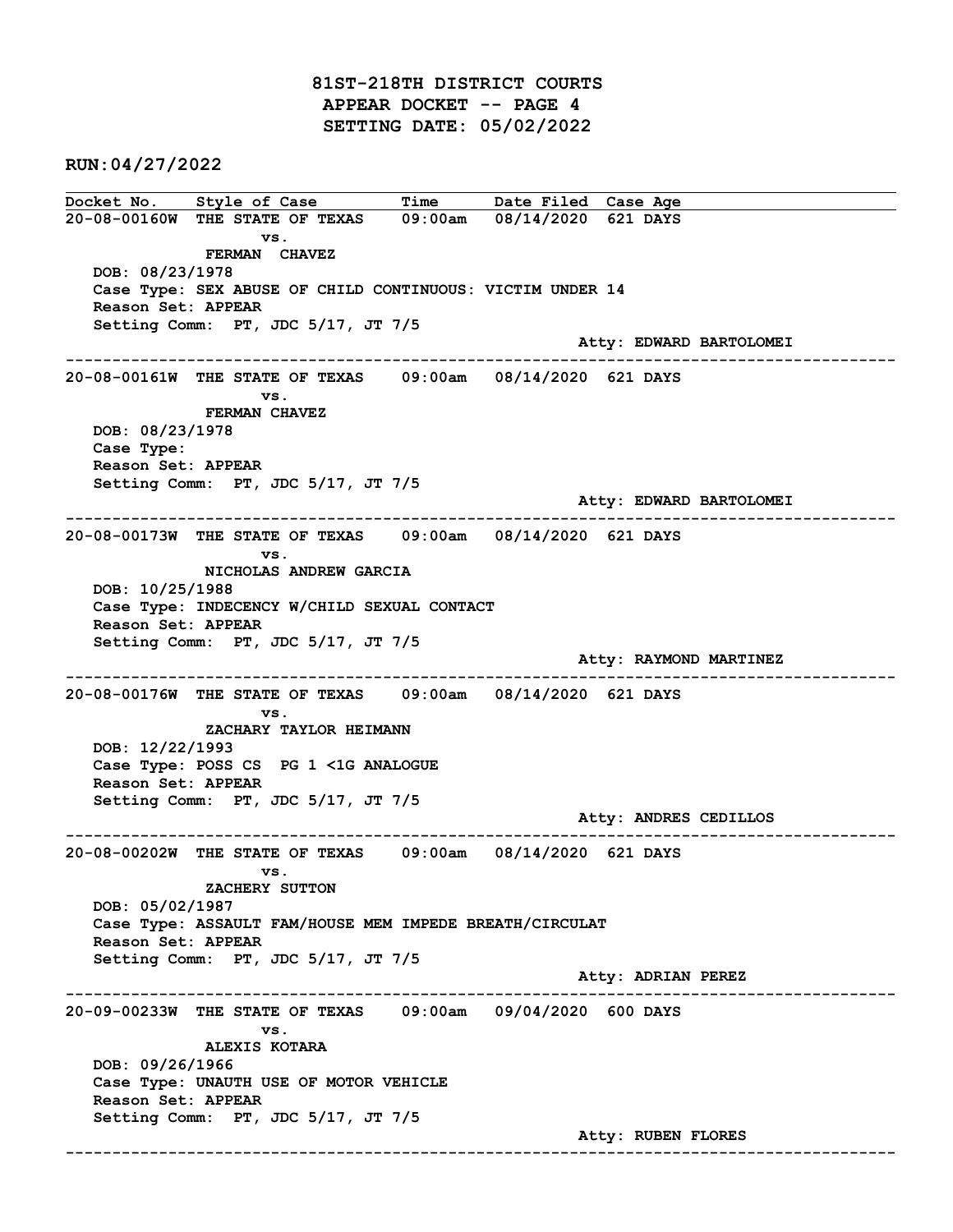81ST-218TH DISTRICT COURTS APPEAR DOCKET -- PAGE 5 SETTING DATE: 05/02/2022

RUN:04/27/2022

Docket No. Style of Case Time Date Filed Case Age 20-09-00249W THE STATE OF TEXAS 09:00am 09/04/2020 600 DAYS vs. MARTIRIANO E GARCIA DOB: 08/17/1948 Case Type: AGG SEXUAL ASSLT CHILD Reason Set: APPEAR Setting Comm: PT\*\*NEEDS INTERP\*\*, JDC 5/17, JT 7/5 Atty: ALFONSO CABANAS ------------------------------------------------------------------------------------------------------------------------ 20-09-00262W THE STATE OF TEXAS 09:00am 09/04/2020 600 DAYS vs. JOHNNY RAY REGER DOB: 12/04/1998 Case Type: ATTEMPTED SEXUAL ASSLT ANOTHER PERSON Reason Set: APPEAR Setting Comm: PT, JDC 5/17, JT 7/5 Atty: DANIEL RODRIGUEZ ------------------------------------------------------------------------------------------------------------------------ 20-10-00267W THE STATE OF TEXAS 09:00am 10/02/2020 572 DAYS vs. DAVID DENNIN DOB: 06/27/1983 Case Type: MAN DEL CS PG 1 >=4G<200G Reason Set: APPEAR Setting Comm: PT, JDC 5/17, JT 7/5 Atty: JOSEPH ACEVEDO ------------------------------------------------------------------------------------------------------------------------ 20-10-00276W THE STATE OF TEXAS 09:00am 10/02/2020 572 DAYS vs. TRYNDA BROOK POPHAM DOB: 08/17/1993 Case Type: THEFT PROP >=\$2,500<\$30K Reason Set: APPEAR Setting Comm: PT, JDC 5/17, JT 7/5 Atty: JENNIFER TAPIA ------------------------------------------------------------------------------------------------------------------------ 20-10-00277W THE STATE OF TEXAS 09:00am 10/02/2020 572 DAYS vs. TRYNDA BROOK POPHAM DOB: 08/17/1993 Case Type: ENGAGING IN ORGANIZED CRIMINAL ACTIVITY Reason Set: APPEAR Setting Comm: PT, JDC 5/17, JT 7/5 Atty: JENNIFER TAPIA ------------------------------------------------------------------------------------------------------------------------ 21-01-00007W THE STATE OF TEXAS 09:00am 01/28/2021 454 DAYS vs. ALEXIS KOTARA DOB: 09/26/1996 Case Type: MAN DEL CS PG 1 <1G ANALOGUE Reason Set: APPEAR Setting Comm: PT, JDC 5/17, JT 7/5 Atty: RUBEN FLORES ------------------------------------------------------------------------------------------------------------------------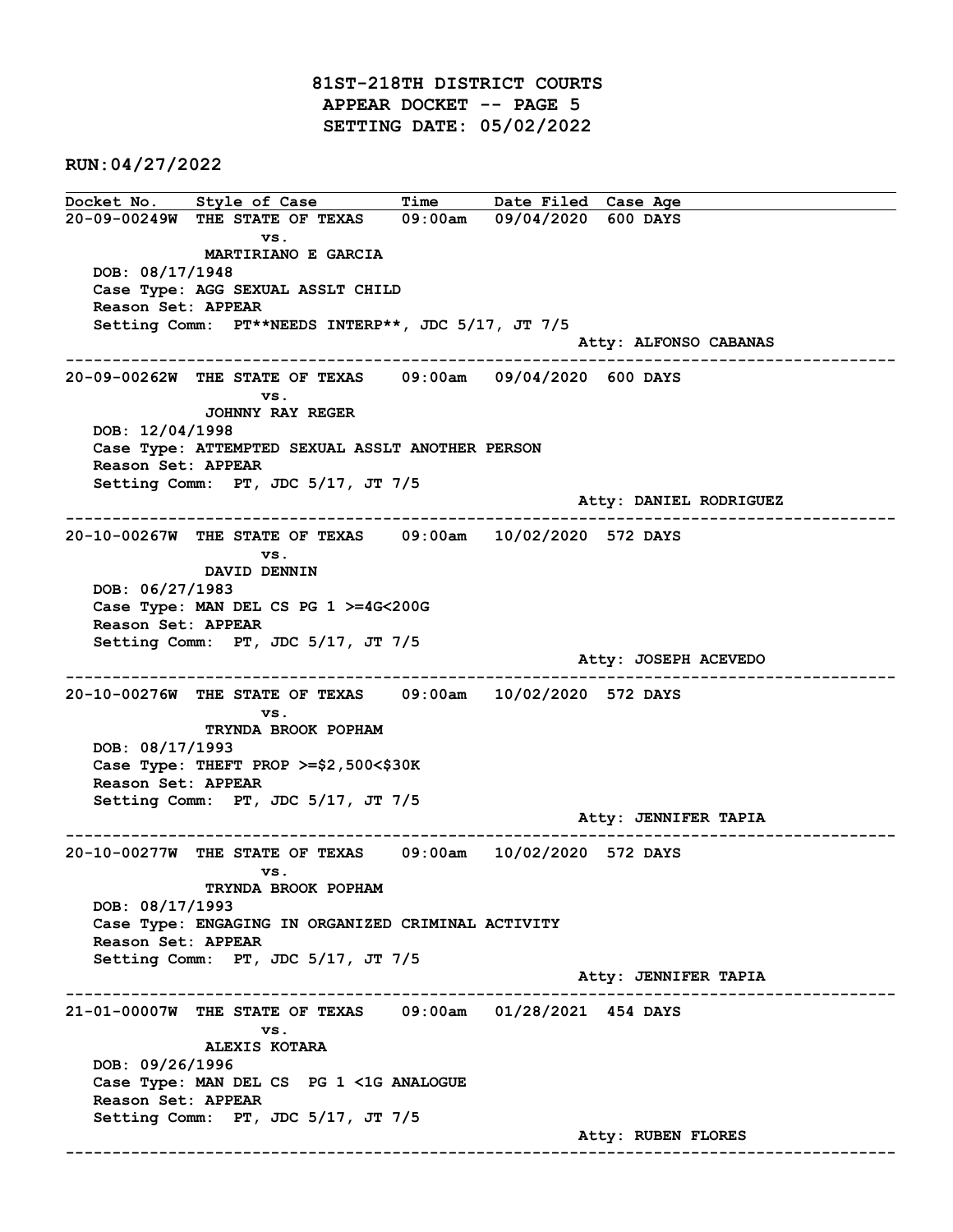81ST-218TH DISTRICT COURTS APPEAR DOCKET -- PAGE 6 SETTING DATE: 05/02/2022

RUN:04/27/2022

Docket No. Style of Case Time Date Filed Case Age 21-01-00014W THE STATE OF TEXAS 09:00am 01/28/2021 454 DAYS vs. RYAN L. PARKER DOB: 01/04/1998 Case Type: POSS CS PG 1 >= 1G<4G ANALOGUE Reason Set: APPEAR Setting Comm: PT, JDC 5/17, JT 7/5 Atty: MONICA KHIRALLAH ------------------------------------------------------------------------------------------------------------------------ 21-01-00017W THE STATE OF TEXAS 09:00am 01/28/2021 454 DAYS vs. CODY M. SHAW DOB: 02/03/1998 Case Type: POSS CS PG 2 <1G ANALOGUE Reason Set: APPEAR Setting Comm: PT, JDC 5/17, JT 7/5 Atty: NINFA CARRILLO ------------------------------------------------------------------------------------------------------------------------ 21-01-00023W THE STATE OF TEXAS 09:00am 01/28/2021 454 DAYS vs. SHELBY L. WILSON DOB: 09/22/1995 Case Type: POSS CS PG 1 >= 1G<4G ANALOGUE Reason Set: APPEAR Setting Comm: PT, JDC 5/17, JT 7/5 Atty: TRLA PDO ------------------------------------------------------------------------------------------------------------------------ 21-01-00027W THE STATE OF TEXAS 09:00am 01/28/2021 454 DAYS vs. FRANCISCO J. LOZOYA DOB: 10/22/1978 Case Type: AGG ASSLT W/DEADLY WEAPON Reason Set: APPEAR Setting Comm: PT, JDC 5/17, JT 7/5 Atty: MONICA KHIRALLAH ------------------------------------------------------------------------------------------------------------------------ 21-01-00029W THE STATE OF TEXAS 09:00am 01/28/2021 454 DAYS vs. MATTHEW ALLEN DOB: 02/17/1988 Case Type: THEFT PROP >=\$2,500<\$30K Reason Set: APPEAR Setting Comm: PT, JDC 5/17, JT 7/5 Atty: MATT STOLHANDSKE ------------------------------------------------------------------------------------------------------------------------ 21-03-00059W THE STATE OF TEXAS 09:00am 03/26/2021 397 DAYS vs. CHRISTOPHER SMITH DOB: 01/10/1985 Case Type: SEXUAL ASSAULT Reason Set: APPEAR Setting Comm: PT, JDC 5/17, JT 7/5 Atty: STEPHEN BARRERA ------------------------------------------------------------------------------------------------------------------------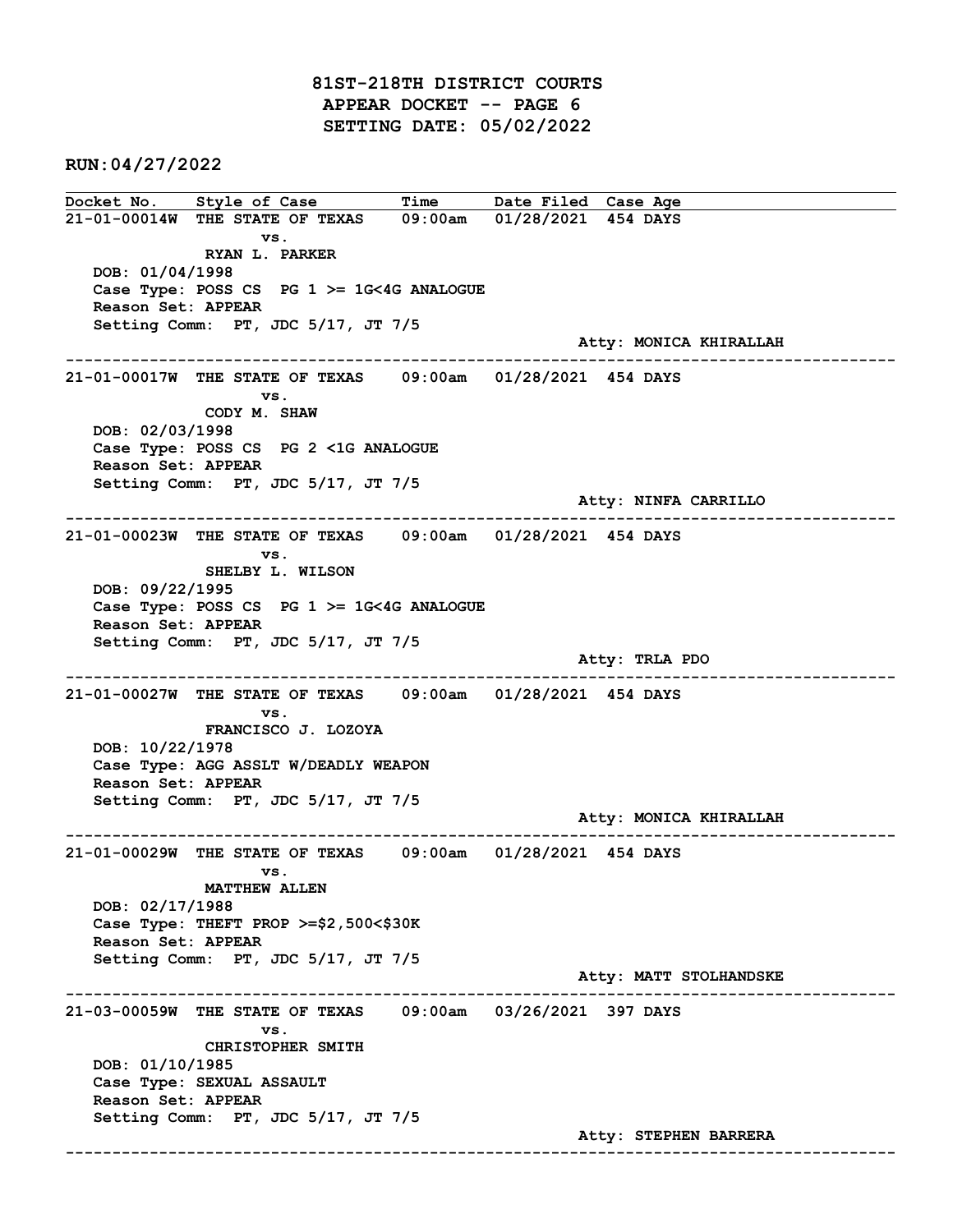81ST-218TH DISTRICT COURTS APPEAR DOCKET -- PAGE 7 SETTING DATE: 05/02/2022

RUN:04/27/2022

Docket No. Style of Case Time Date Filed Case Age 21-03-00061W THE STATE OF TEXAS 09:00am 03/26/2021 397 DAYS vs. DENISE DIAZ DOB: 04/03/1991 Case Type: INJ TO CHILD RECK BI Reason Set: APPEAR Setting Comm: PT, JDC 5/17, JT 7/5 Atty: STEPHEN BARRERA ------------------------------------------------------------------------------------------------------------------------ 21-03-00067W THE STATE OF TEXAS 09:00am 03/26/2021 397 DAYS vs. DAVID MARROQUIN SR DOB: 04/28/1969 Case Type: POSS CS PG 1 <1G Reason Set: APPEAR Setting Comm: PT, JDC 5/17, JT 7/5 Atty: EDWARD ADAMS ------------------------------------------------------------------------------------------------------------------------ 21-04-00084W THE STATE OF TEXAS 09:00am 04/16/2021 376 DAYS vs. BRANDON LEE BRILL DOB: 10/26/2001 Case Type: AGG ASSAULT DATE/FAMILY/HOUSE W/WEAPON Reason Set: APPEAR Setting Comm: PT, JDC 5/17, JT 7/5 Atty: STEPHEN BARRERA ------------------------------------------------------------------------------------------------------------------------ 21-05-00092W THE STATE OF TEXAS 09:00am 05/14/2021 348 DAYS vs. DIEGO ANTONIO GARCIA DOB: 10/29/1993 Case Type: SEXUAL ASSAULT CHILD Reason Set: APPEAR Setting Comm: PT, JDC 5/17, JT 7/5 Atty: ROLANDO GARCIA ------------------------------------------------------------------------------------------------------------------------ 21-05-00097W THE STATE OF TEXAS 09:00am 05/14/2021 348 DAYS vs. ROGER GONZALES DOB: 09/09/1979 Case Type: POSS CS PG 1 <1G Reason Set: APPEAR Setting Comm: PT, JDC 5/17, JT 7/5 Atty: JENNIFER TAPIA ------------------------------------------------------------------------------------------------------------------------ 21-05-00105W THE STATE OF TEXAS 09:00am 05/14/2021 348 DAYS vs. TRAVIS DARBY DOB: 07/24/1986 Case Type: POSS CS PG 1 >=1G<4G Reason Set: APPEAR Setting Comm: MTR and the control of the control of the control of the control of the control of the control of the control of the control of the control of the control of the control of the control of the control of the control of the cont ------------------------------------------------------------------------------------------------------------------------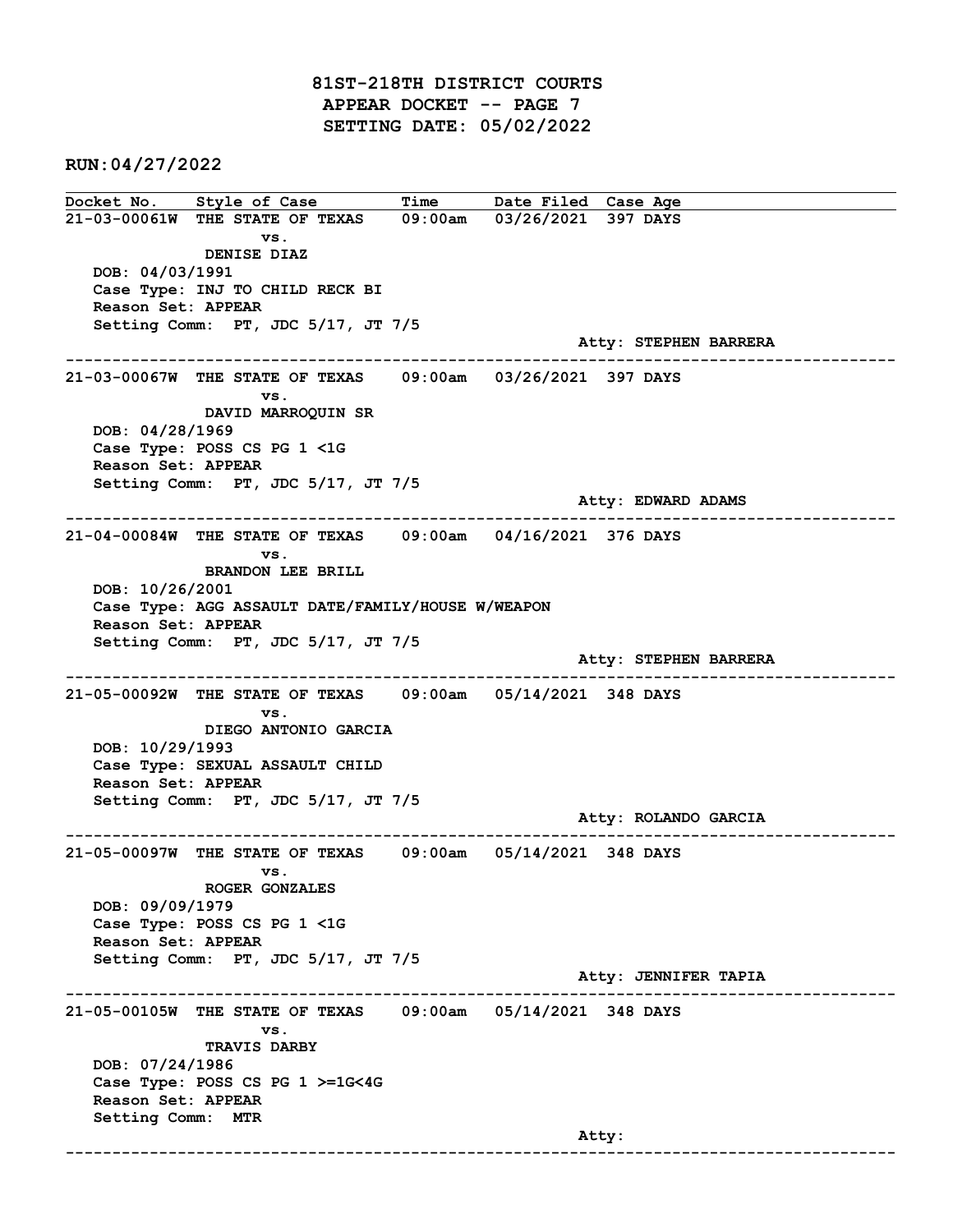81ST-218TH DISTRICT COURTS APPEAR DOCKET -- PAGE 8 SETTING DATE: 05/02/2022

RUN:04/27/2022

Docket No. Style of Case Time Date Filed Case Age 21-05-00106W THE STATE OF TEXAS 09:00am 05/14/2021 348 DAYS vs. STEPHEN FASCHINGBAUER DOB: 10/21/1962 Case Type: INJURY CHILD/ELDERLY/DISABLE W/INT BODILY INJ Reason Set: APPEAR Setting Comm: PT, JDC 5/17, JT 7/5 Atty: STEPHEN BARRERA ------------------------------------------------------------------------------------------------------------------------ 21-05-00112W THE STATE OF TEXAS 09:00am 05/14/2021 348 DAYS vs. ROBERT TEJADA JR DOB: 05/06/1985 Case Type: ASSAULT FAM/HOUSE MEM IMPEDE BREATH/CIRCULAT Reason Set: APPEAR Setting Comm: PT, JDC 5/17, JT 7/5 Atty: STEPHEN BARRERA ------------------------------------------------------------------------------------------------------------------------ 21-06-00123W THE STATE OF TEXAS 09:00am 06/11/2021 320 DAYS vs. RICHARD A ZUNIGA DOB: 11/26/1997 Case Type: AGG SEXUAL ASSAULT CHILD Reason Set: APPEAR Setting Comm: PT, JDC 5/17, JT 7/5 Atty: RAYMOND MARTINEZ ------------------------------------------------------------------------------------------------------------------------ 21-08-00152W THE STATE OF TEXAS 09:00am 08/13/2021 257 DAYS vs. JORDAN DRENNON DOB: 11/27/2000 Case Type: THEFT PROP >=\$2,500<\$30K Reason Set: APPEAR Setting Comm: PT, JDC 5/17, JT 7/5 example of the state of the state of the state of the state of the state of the state of the state of the state of the state of the state of the state of the state of the state of the state of the state of the state of the ------------------------------------------------------------------------------------------------------------------------ 21-08-00154W THE STATE OF TEXAS 09:00am 08/13/2021 257 DAYS vs. KAREN IVEY DOB: 08/08/2002 Case Type: MAN DEL CS PG 1 >=4G<200G Reason Set: APPEAR Setting Comm: PT, JDC 5/17, JT 7/5 Atty: TRLA PDO ------------------------------------------------------------------------------------------------------------------------ 21-08-00155W THE STATE OF TEXAS 09:00am 08/13/2021 257 DAYS vs. KAREN IVEY DOB: 08/08/2002 Case Type: MAN DEL CS PG 1 >=4G<200G Reason Set: APPEAR Setting Comm: PT, JDC 5/17, JT 7/5 Atty: TRLA PDO ------------------------------------------------------------------------------------------------------------------------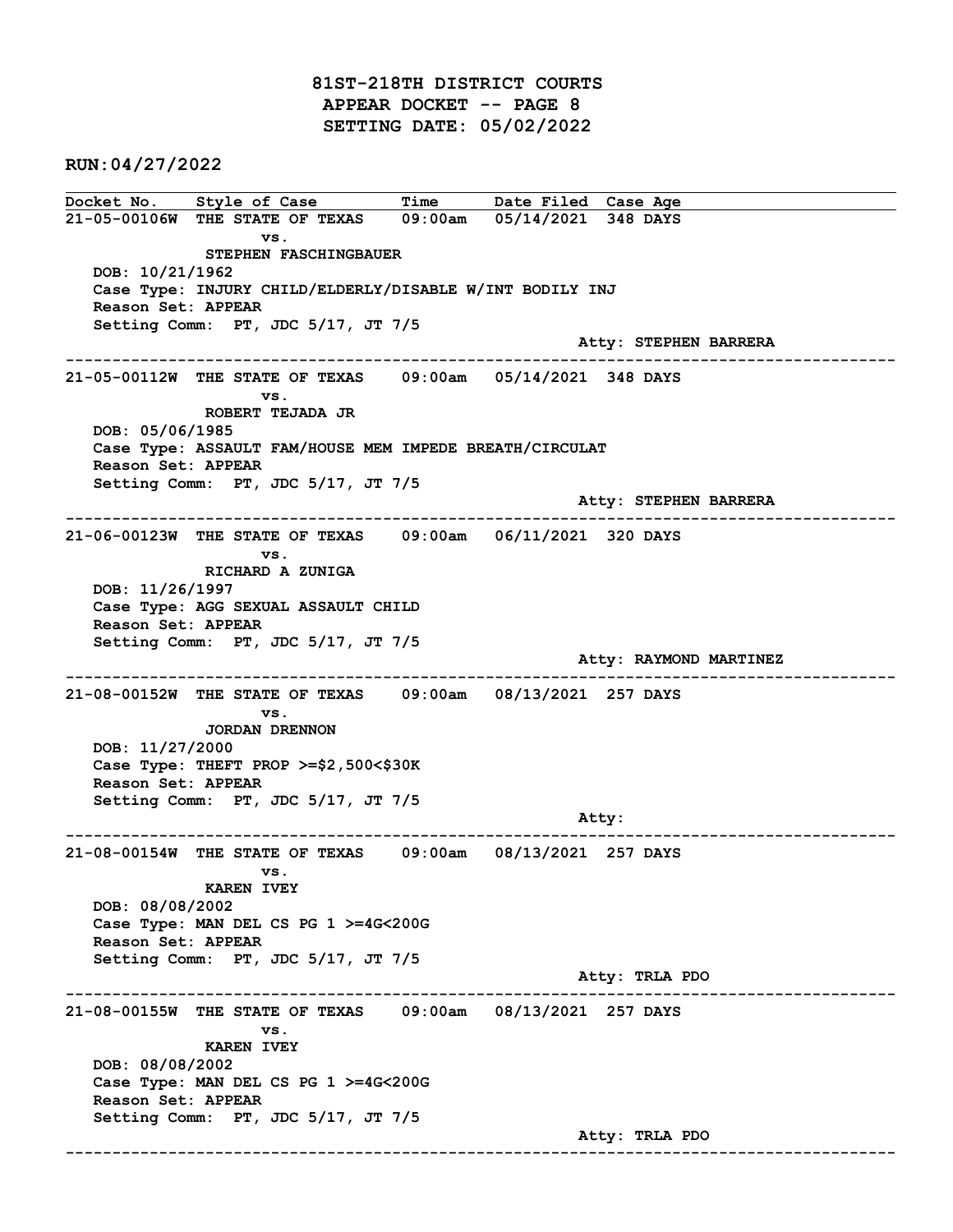81ST-218TH DISTRICT COURTS APPEAR DOCKET -- PAGE 9 SETTING DATE: 05/02/2022

RUN:04/27/2022

Docket No. Style of Case Time Date Filed Case Age 21-08-00160W THE STATE OF TEXAS 09:00am 08/13/2021 257 DAYS vs. CHARLES ALEXANDER DOB: 01/28/1957 Case Type: MAN DEL CS PG 1 <1G Reason Set: APPEAR Setting Comm: PT, JDC 5/17, JT 7/5 Atty: TRLA PDO ------------------------------------------------------------------------------------------------------------------------ 21-08-00161W THE STATE OF TEXAS 09:00am 08/13/2021 257 DAYS vs. CHARLES ALEXANDER DOB: 01/28/1957 Case Type: MAN DEL CS PG 1 >=1G<4G Reason Set: APPEAR Setting Comm: PT, JDC 5/17, JT 7/5 Atty: TRLA PDO ------------------------------------------------------------------------------------------------------------------------ 21-08-00162W THE STATE OF TEXAS 09:00am 08/13/2021 257 DAYS vs. CHRISTIAN AMEZQUITA DOB: 03/04/2003 Case Type: AGG ROBBERY Reason Set: APPEAR Setting Comm: PT, JDC 5/17, JT 7/5 Atty: TRLA PDO ------------------------------------------------------------------------------------------------------------------------ 21-08-00163W THE STATE OF TEXAS 09:00am 08/13/2021 257 DAYS vs. BRANDON LEE BRILL DOB: 10/26/2001 Case Type: SEXUAL ASSAULT Reason Set: APPEAR Setting Comm: PT, JDC 5/17, JT 7/5 Atty: STEPHEN BARRERA ------------------------------------------------------------------------------------------------------------------------ 21-08-00173W THE STATE OF TEXAS 09:00am 08/13/2021 257 DAYS vs. MONICA SALAZAR DOB: 08/01/1978 Case Type: MAN DEL CS PG 1 >=4G<200G Reason Set: APPEAR Setting Comm: PT, JDC 5/17, JT 7/5 Atty: TRLA PDO ------------------------------------------------------------------------------------------------------------------------ 21-08-00174W THE STATE OF TEXAS 09:00am 08/13/2021 257 DAYS vs. BERNELL TURNER DOB: 09/15/1952 Case Type: MAN DEL CS PG 1 >=1G<4G Reason Set: APPEAR Setting Comm: PT, JDC 5/17, JT 7/5 Atty: TRLA PDO ------------------------------------------------------------------------------------------------------------------------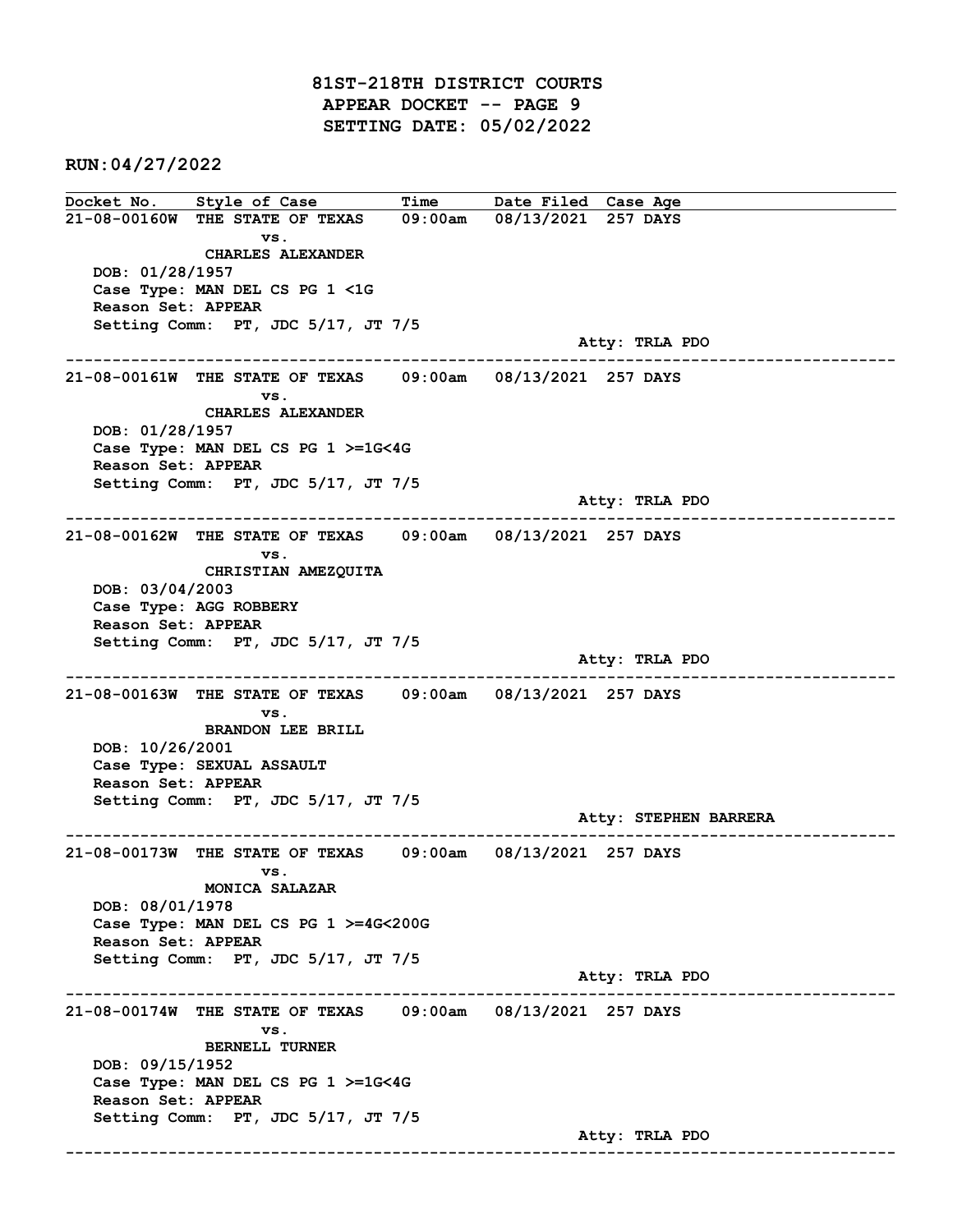81ST-218TH DISTRICT COURTS APPEAR DOCKET -- PAGE 10 SETTING DATE: 05/02/2022

RUN:04/27/2022

Docket No. Style of Case Time Date Filed Case Age 21-09-00176W THE STATE OF TEXAS 09:00am 09/03/2021 236 DAYS vs. JAYDEN ALVAREZ DOB: 08/16/1999 Case Type: MAN DEL CS PG 1 >=1G<4G Reason Set: APPEAR Setting Comm: PT, JDC 5/17, JT 7/5 Atty: TRLA PDO ------------------------------------------------------------------------------------------------------------------------ 21-09-00178W THE STATE OF TEXAS 09:00am 09/03/2021 236 DAYS vs. DOMINIQUE ESCOBAR DOB: 05/15/1995 Case Type: DRIVING WHILE INTOXICATED W/CHILD UNDER 15 YOA Reason Set: APPEAR Setting Comm: PT, JDC 5/17, JT 7/5 Atty: TRLA PDO ------------------------------------------------------------------------------------------------------------------------ 21-09-00180W THE STATE OF TEXAS 09:00am 09/03/2021 236 DAYS vs. KURTIS LEE GONZALES,JR. DOB: 10/04/1991 Case Type: POSS CS PG 1 >=4G<200G Reason Set: APPEAR Setting Comm: PT, JDC 5/17, JT 7/5 Atty: RUBEN REYES ------------------------------------------------------------------------------------------------------------------------ 21-09-00196W THE STATE OF TEXAS 09:00am 09/03/2021 236 DAYS vs. MICHAEL SCOTT SEALE DOB: 12/24/2983 Case Type: AGG ASSAULT W/DEADLY WEAPON Reason Set: APPEAR Setting Comm: PT, JDC 5/17, JT 7/5 Atty: JENNIFER TAPIA ------------------------------------------------------------------------------------------------------------------------ 21-10-00206W THE STATE OF TEXAS 09:00am 10/01/2021 208 DAYS vs. JERRY HUGGINS DOB: 04/02/1952 Case Type: AGG ASSAULT AGAINST PB SERVANT Reason Set: APPEAR Setting Comm: PT, JDC 5/17, JT 7/5 Atty: ADRIAN PEREZ ------------------------------------------------------------------------------------------------------------------------ 21-11-00218W THE STATE OF TEXAS 09:00am 11/12/2021 166 DAYS vs. NICHOLAS R. BOSELL-MAPLE DOB: 12/13/1994 Case Type: MAN DEL CS PG 1 >=1G<4G Reason Set: APPEAR Setting Comm: PT, JDC 5/17, JT 7/5 Atty: ADRIAN PEREZ ------------------------------------------------------------------------------------------------------------------------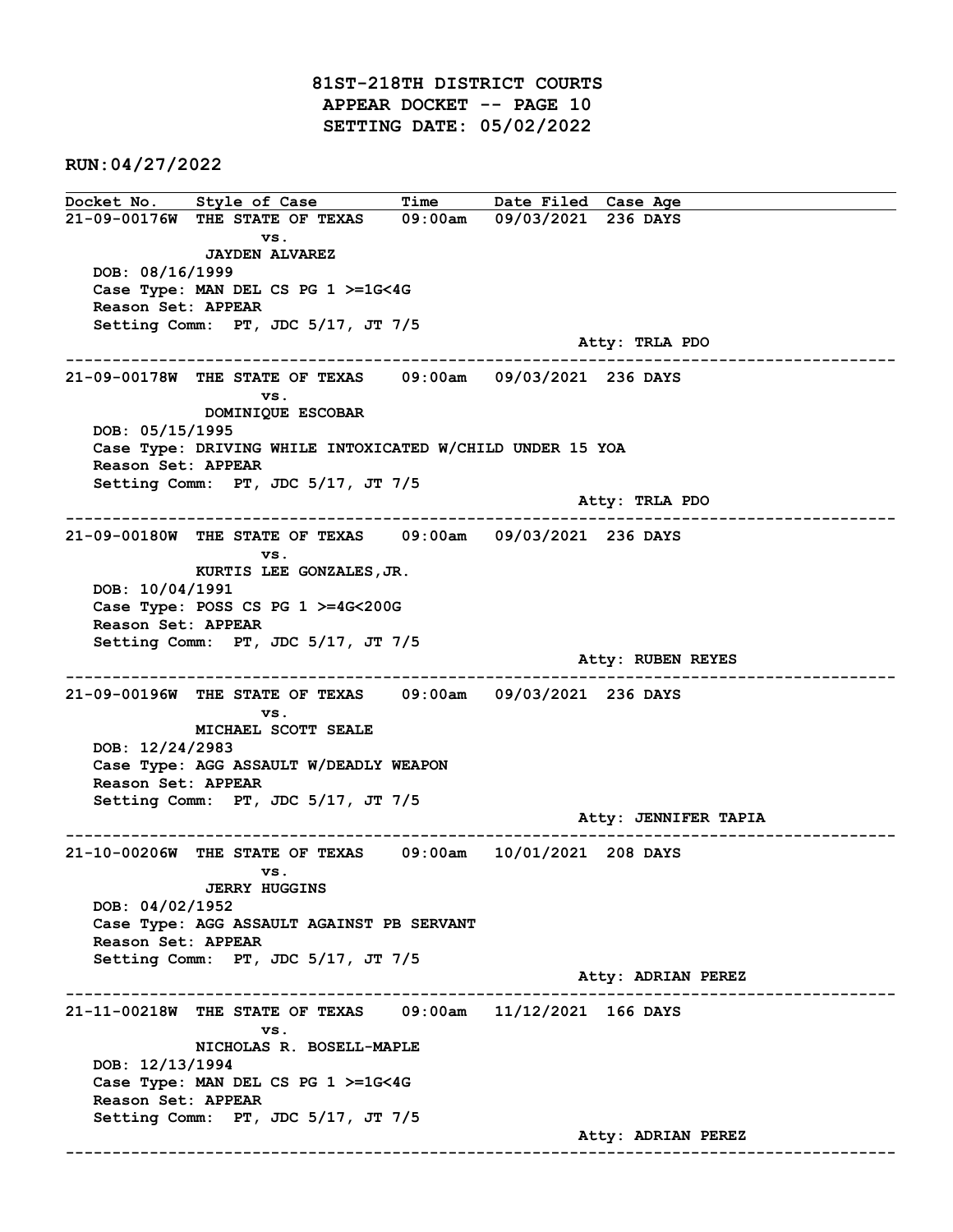81ST-218TH DISTRICT COURTS APPEAR DOCKET -- PAGE 11 SETTING DATE: 05/02/2022

RUN:04/27/2022

Docket No. Style of Case Time Date Filed Case Age 21-11-00220W THE STATE OF TEXAS 09:00am 11/12/2021 166 DAYS vs. KAREN MICHELLE IVEY DOB: 08/08/2002 Case Type: MAN DEL CS PG 1 >=4G<200G Reason Set: APPEAR Setting Comm: PT, JDC 5/17, JT 7/5 Atty: TRLA PDO ------------------------------------------------------------------------------------------------------------------------ 21-11-00223W THE STATE OF TEXAS 09:00am 11/12/2021 166 DAYS vs. ADRIAN NICHOLAS PAZ DOB: 11/11/1994 Case Type: POSS CS PG  $2 \ge 1$ G<4G Reason Set: APPEAR Setting Comm: PT, JDC 5/17, JT 7/5 Atty: EDWARD SHAUGHNESSY ------------------------------------------------------------------------------------------------------------------------ 21-11-00224W THE STATE OF TEXAS 09:00am 11/12/2021 166 DAYS vs. EMILY SCHAFER DOB: 02/25/2002 Case Type: Reason Set: APPEAR Setting Comm: PT, JDC 5/17, JT 7/5 Atty: ALFONSO CABANAS ------------------------------------------------------------------------------------------------------------------------ 21-11-00225W THE STATE OF TEXAS 09:00am 11/12/2021 166 DAYS vs. PHILIP J.L. ANDREWS DOB: 05/03/1998 Case Type: POSS CS PG 2 >= 1G<4G Reason Set: APPEAR Setting Comm: PT, JDC 5/17, JT 7/5 Atty: RICHARD BRIGGS ------------------------------------------------------------------------------------------------------------------------ 21-11-00230W THE STATE OF TEXAS 09:00am 11/12/2021 166 DAYS vs. BERNELL TURNER DOB: 09/15/1952 Case Type: MAN DEL CS PG 1 >=1G<4G Reason Set: APPEAR Setting Comm: PT, JDC 5/17, JT 7/5 Atty: TRLA PDO ------------------------------------------------------------------------------------------------------------------------ 21-11-00235W THE STATE OF TEXAS 09:00am 11/12/2021 166 DAYS vs. JAYDEN CAIN ALVAREZ DOB: 08/16/1999 Case Type: MAN DEL CS PG 1 >=4G<200G Reason Set: APPEAR Setting Comm: PT, JDC 5/17, JT 7/5 Atty: TRLA PDO ------------------------------------------------------------------------------------------------------------------------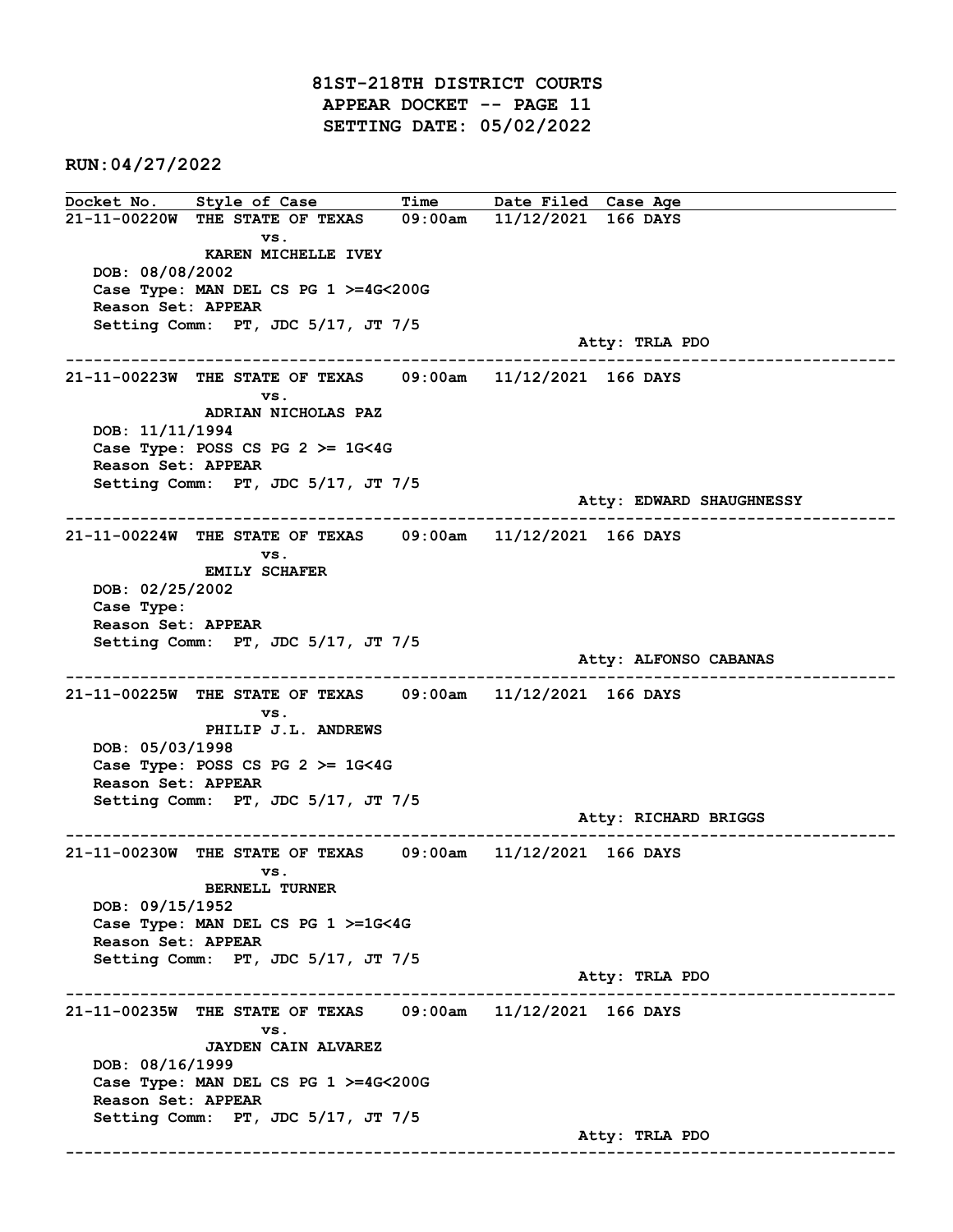81ST-218TH DISTRICT COURTS APPEAR DOCKET -- PAGE 12 SETTING DATE: 05/02/2022

RUN:04/27/2022

Docket No. Style of Case Time Date Filed Case Age 21-11-00238W THE STATE OF TEXAS 09:00am 11/12/2021 166 DAYS vs. KURTIS LEE GONZALES DOB: 10/04/1991 Case Type: MAN DEL CS PG 1 >=4G<200G Reason Set: APPEAR Setting Comm: PT, JDC 5/17, JT 7/5 Atty: RUBEN REYES ------------------------------------------------------------------------------------------------------------------------ 21-11-00252W THE STATE OF TEXAS 09:00am 11/12/2021 166 DAYS vs. SHEILA DANIELLE RAFIELD DOB: 05/29/1976 Case Type: POSS CS PG 1 <1G Reason Set: APPEAR Setting Comm: PT, JDC 5/17, JT 7/5 Atty: TRLA PDO ------------------------------------------------------------------------------------------------------------------------ 21-11-00256W THE STATE OF TEXAS 09:00am 11/12/2021 166 DAYS vs. JESUS MARIA VILLARREAL DOB: 12/06/1978 Case Type: THEFT PROP >=\$2,500<\$30K Reason Set: APPEAR Setting Comm: PT, JDC 5/17, JT 7/5 Atty: TRLA PDO ------------------------------------------------------------------------------------------------------------------------ 21-11-00257W THE STATE OF TEXAS 09:00am 11/12/2021 166 DAYS vs. CHRISTINA ANN VINCENT DOB: 04/19/1983 Case Type: AGG ASSAULT W/DEADLY WEAPON Reason Set: APPEAR Setting Comm: PT, JDC 5/17, JT 7/5 Atty: TRLA PDO ------------------------------------------------------------------------------------------------------------------------ 21-12-00266W THE STATE OF TEXAS 09:00am 12/03/2021 145 DAYS vs. MEGAN RENEE REIMSCHISSEL DOB: 11/05/1990 Case Type: THEFT PROP >=\$2,500<\$30K Reason Set: APPEAR Setting Comm: PT, JDC 5/17, JT 7/5 Atty: ADRIAN PEREZ ------------------------------------------------------------------------------------------------------------------------ 21-12-00270W THE STATE OF TEXAS 09:00am 12/03/2021 145 DAYS vs. SAMANTHA N. MENDEZ DOB: 01/06/1988 Case Type: MAN DEL CS PG 1 >=1G<4G Reason Set: APPEAR Setting Comm: PT, JDC 5/17, JT 7/5 Atty: TRLA PDO ------------------------------------------------------------------------------------------------------------------------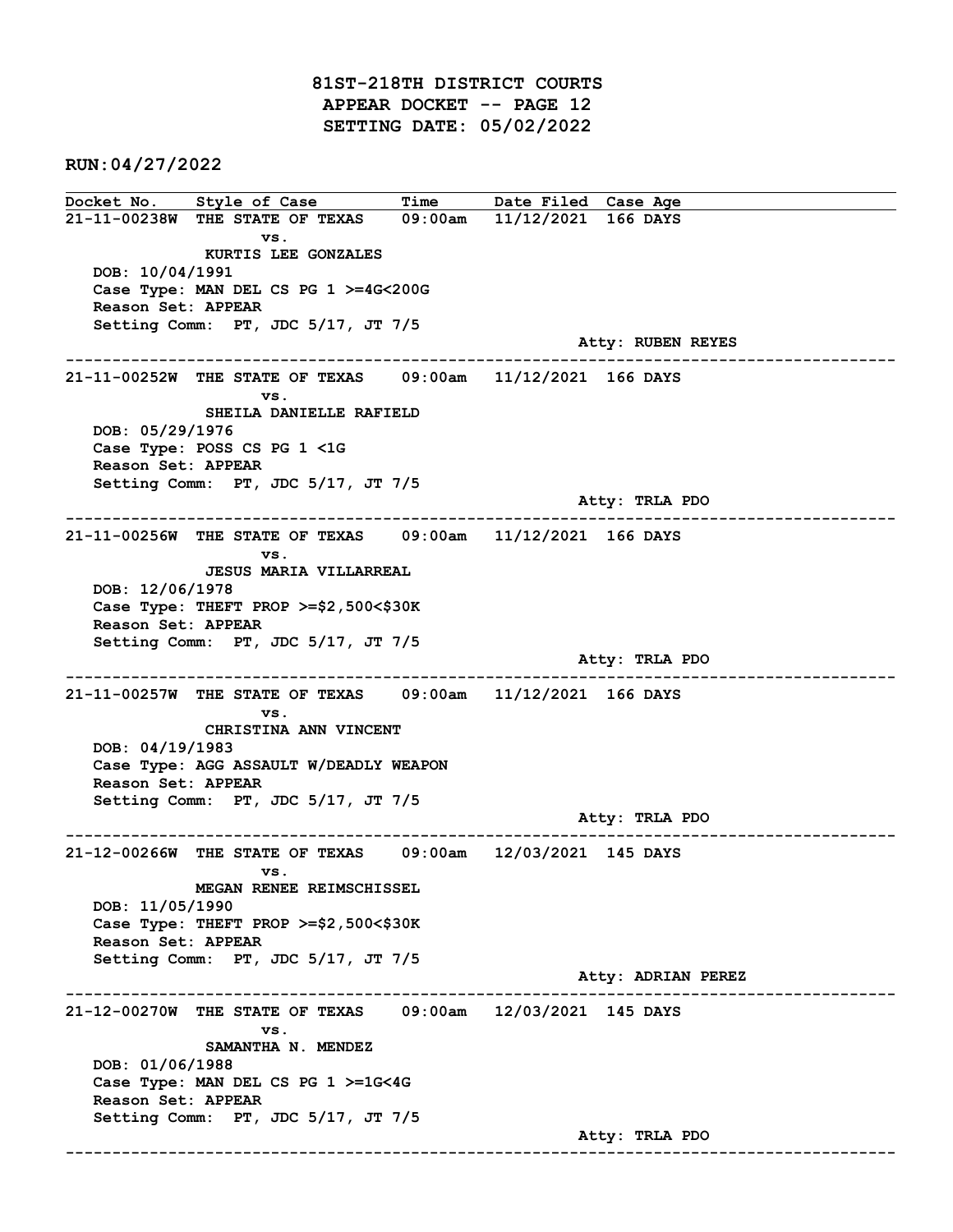81ST-218TH DISTRICT COURTS APPEAR DOCKET -- PAGE 13 SETTING DATE: 05/02/2022

RUN:04/27/2022

Docket No. Style of Case Time Date Filed Case Age 21-12-00271W THE STATE OF TEXAS 09:00am 12/03/2021 145 DAYS vs. SAMANTHA N. MENDEZ DOB: 01/06/1988 Case Type: MAN DEL CS PG 1 >=1G<4G Reason Set: APPEAR Setting Comm: PT, JDC 5/17, JT 7/5 Atty: TRLA PDO ------------------------------------------------------------------------------------------------------------------------ 21-12-00275W THE STATE OF TEXAS 09:00am 12/03/2021 145 DAYS vs. DYLAN THOMAS TUTEN DOB: 03/17/1997 Case Type: MAN DEL CS PG 1 <1G Reason Set: APPEAR Setting Comm: PT, JDC 5/17, JT 7/5 Atty: MONICA KHIRALLAH ------------------------------------------------------------------------------------------------------------------------ 22-01-00018W THE STATE OF TEXAS 09:00am 01/19/2022 98 DAYS vs. NICHOLAS R. BOSELL-MAPLE DOB: 12/13/1994 Case Type: MAN DEL CS PG 1 >=1G<4G Reason Set: APPEAR Setting Comm: PT, JDC 5/17, JT 7/5 Atty: ADRIAN PEREZ ------------------------------------------------------------------------------------------------------------------------ 22-01-00029W THE STATE OF TEXAS 09:00am 01/19/2022 98 DAYS vs. SAMANTHA N. MENDEZ DOB: 01/06/1988 Case Type: MAN DEL CS PG 1 >=4G<200G Reason Set: APPEAR Setting Comm: PT, JDC 5/17, JT 7/5 Atty: TRLA PDO ------------------------------------------------------------------------------------------------------------------------ 22-01-00032W THE STATE OF TEXAS 09:00am 01/19/2022 98 DAYS vs. WILLIAM PHILLIPS DOB: 01/08/1986 Case Type: THEFT PROP >=\$2,500<\$30K Reason Set: APPEAR Setting Comm: PT, JDC 5/17, JT 7/5 Atty: TRLA PDO ------------------------------------------------------------------------------------------------------------------------ 22-01-00039W THE STATE OF TEXAS 09:00am 01/19/2022 98 DAYS vs. BERNELL TURNER DOB: 09/15/1952 Case Type: POSS CS PG 1 >=1G<4G Reason Set: APPEAR Setting Comm: PT, JDC 5/17, JT 7/5 Atty: TRLA PDO ------------------------------------------------------------------------------------------------------------------------